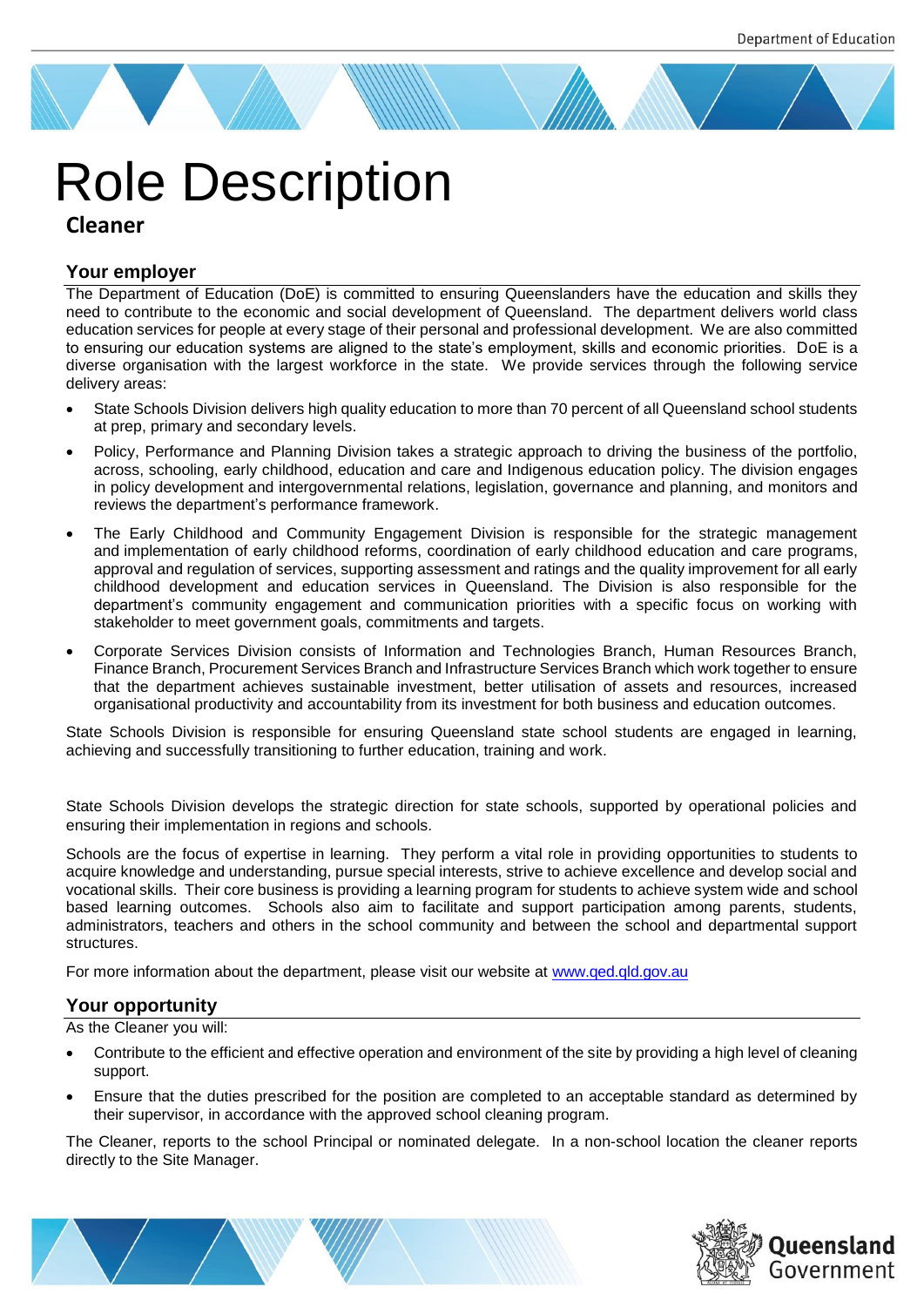# **Your role**

As the Cleaner you will have responsibility for the following:

- Cleaning windows, pictures, doorknobs, taps, sinks, drinking fountains, lavatory basins, glassware, glass doors and cupboards.
- Cleaning and sanitising toilet facilities and sick bays.
- Cleaning and maintaining equipment.
- Cobweb and mildew control, utilising extendable equipment as necessary.
- Cleaning of concrete, bitumen, asphalt and paved surfaces.
- Disposal of rubbish and litter control including removal of material from drains and gutters between and/or surrounding buildings.
- Dusting including student and office furniture, equipment and fans.
- Hosing.
- Removal of graffiti.
- Sweeping and vacuuming.
- Vinyl/timber floor maintenance including buffing, stripping and polishing.
- Other appropriate cleaning duties as directed by the Principal/Business Services Manager.

#### **Security**

- Activating and disarming school security systems as required.
- Locking and unlocking buildings.

#### **Liaison**

- Liaise with Principal/Business Services Manager concerning purchase and/or replacement of cleaning materials.
- Reporting security, safety, damage concerns to the Principal/Business Services Manager or Schools Officer (Facilities and/or Grounds).
- Referring members of the public to relevant school personnel as required..

### **How you will be assessed**

Within the context of the role described above, the ideal applicant will be someone who has the following key capabilities:

#### **1. Supports strategic direction**

Ability to understand the work environment by, learning quickly to use and maintain, cleaning equipment, materials and chemical supplies

#### **2. Achieves results**

Capability to apply Workplace Health and Safety standards, especially in the use and application of cleaning equipment and materials.

#### **3. Supports productive working relationships**

Ability to carry out cleaning duties with limited supervision and cooperatively participate as a team member when required.

#### **4. Displays personal drive and integrity**

Awareness of the need for security in relation to rooms and buildings, personal property and equipment.

#### **5. Communicates with influence**

Demonstrated interpersonal and communication skills including the ability to work with all members of the school community both individually and as a member of a team.

## **Additional information**

 For school based non-teaching temporary positions - The duration of this position will be dependent on work demands, the availability of ongoing funding, and model allocated resources.